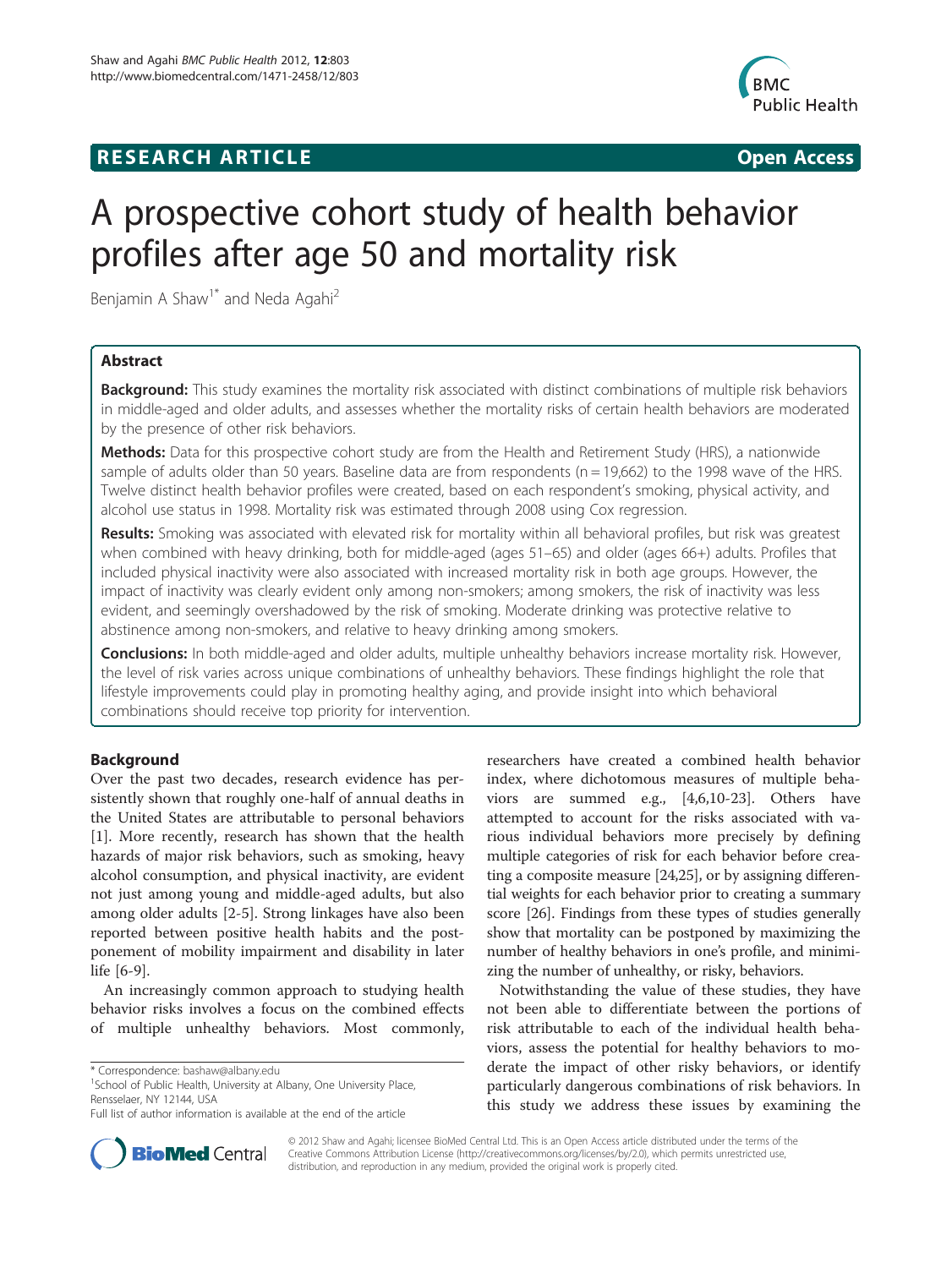mortality risk associated with several person-centered configurations of multiple behaviors [[27\]](#page-9-0), or "health behavior profiles", each representing a different combination of status with respect to three key behaviors: smoking, alcohol use, and physical inactivity. These particular behaviors are among the most widely recognized behavioral risks in the adult population [[1](#page-8-0),[28](#page-9-0),[29](#page-9-0)], but their joint effects on mortality have not been sufficiently examined. Moreover, while some studies have found these behaviors to be correlated with one another [\[30](#page-9-0)], others have found that these health behaviors tend to be only weakly correlated [\[31,32](#page-9-0)], and thus do not present as a unidimensional construct. This suggests the potential value of moving beyond the examination of cumulative indices of health risk behaviors by adopting a person-centered approach that allows for consideration of how unique combinations of multiple health behaviors may be differentially associated with survival in later life [\[29,31,33](#page-9-0)-[36](#page-9-0)].

We hypothesize that while each risk behavior will present some degree of risk, and while the presence of multiple harmful behaviors will be associated with increasingly elevated mortality risk, not all multiple combinations of unhealthy behaviors are likely to be associated with the same level of mortality risk. We suspect that differences in survival observed across unique configurations of multiple unhealthy behaviors are a reflection of variations in the joint effects, or interactions, between different combinations of health behaviors. Consistent with theories of disadvantage and vulnerability [[37](#page-9-0)], some combinations of multiple risk behaviors could result in compounding effects, whereby the risks of one unhealthy behavior are magnified in the presence of another unhealthy behavior. Alternatively, using reasoning similar to that espoused by the "Blaxter hypothesis" – which posits that socially disadvantaged groups may be less vulnerable than advantaged groups to the risks of unhealthy behaviors [[38-40\]](#page-9-0) – one might expect that the effects of some unhealthy behaviors may be attenuated, or overshadowed, in the presence of the damage caused by other unhealthy behaviors.

Prior research has described the clustering of various behaviors into discrete health lifestyles [\[19,29,31,33-](#page-9-0) [35,41-44\]](#page-9-0), and some have examined the impact of combinations of multiple behaviors on specific health conditions [[20,45\]](#page-9-0). Studies focusing on the mortality risk associated with unique combinations of multiple behaviors have been conducted within special populations, such as elderly male physicians [[36](#page-9-0)], or middle-aged Scottish men [[46](#page-9-0)]. More recently, using data from the National Health and Nutrition Examination Survey (NHANES), researchers have estimated the mortality risk of various combinations of health behaviors among representative samples of adults aged 17 years and older [[10\]](#page-8-0), and ages 20 and older [[11](#page-8-0)]. However, the current

study is unique in that it examines the potential joint effects of three important health risk behaviors using a population-based, nationally representative sample of adults over the age of 50. By focusing on the mortality risk of multiple behavior profiles within both middleaged and older adults, the current study can help to determine whether the mortality risk of various high risk behavioral profiles is sustained in later life, or if this risk attenuates among those who survive into old age, perhaps due to selective survival.

# **Methods**

#### Data source

Data for this study came from the Health and Retirement Study (HRS), a nationally representative panel survey of community-dwelling older Americans. The HRS data and supporting documentation are publicly accessible [[47\]](#page-9-0). The original HRS sample, born between 1931–41, was selected in 1992 from a sampling frame of households, generated using a multi-stage clustered area probability frame. In 1993, an additional cohort (the Asset and Health Dynamics among the Oldest Old, or AHEAD, cohort), born between 1890–1923, was sampled and interviewed. Then, in 1998, these two samples were merged. A total of 10,584 respondents from original HRS cohort were interviewed in 1998, for a response rate 86.7%. The sample size for the AHEAD cohort in 1998 was 5,591, and the response rate was 91.4%. Two additional cohorts were also included in 1998: the War Babies (WB) cohort included 2,529 individuals born between 1942 and 1947, and the response rate in 1998 was 69.9%. The Children of the Depression Age (CODA) sample included 2,320 individuals born between 1924 and 1930, and the response rate for this sample in 1998 was 72.5%.

Baseline data for the current study come from 1998. Respondents from the HRS cohort, and AHEAD respondents younger than 80, were surveyed over the phone, although face-to-face interviews were used when there was no telephone in the household or when the respondent's health limitations prevented them from completing an hour-plus telephone session. The baseline interviews for CODA and WB cohorts, as well as AHEAD cohort respondents 80 years old or older, were conducted faceto-face. A total of 21,384 respondents were interviewed in 1998. Respondents included both age-eligible persons from selected households, plus their partners or spouse, regardless of age-eligibility. For the current analyses, this sample was restricted to those 51 years old or older in 1998 ( $N = 20,249$ ). After excluding individuals with incomplete data regarding health behaviors (1.6%), the total sample included 19,914 respondents. Mortality status was assessed through the end of 2008. During this 10-year period, a total of 5,857 individuals (29.4%) died. As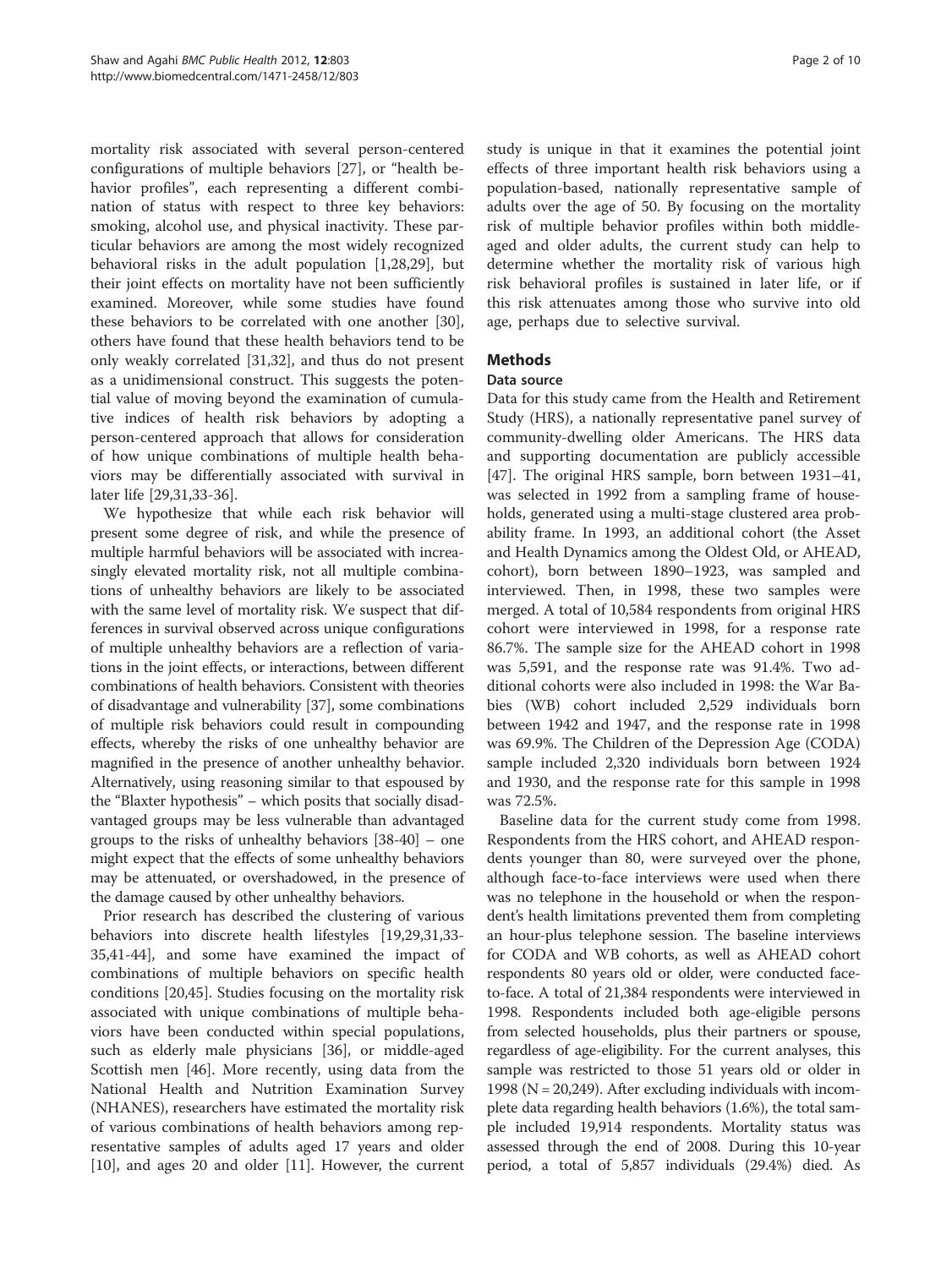described below, 252 participants who died during the baseline year were excluded from the analyses; as a result, the analytic sample includes 19,662 participants, 5,605 (28.5%) of whom died before the end of 2008.

All analyses utilize the HRS respondent-level population weights. This weight variable is scaled so as to yield weight sums which correspond to the number of individuals in the U.S. population as measured by the Current Population Survey from March 1998. We normalized the weight variable by dividing it by its mean in order to scale it to the current study's sample size.

#### Measures

#### Health behavior profiles

For each respondent, a multi-behavior profile was created based on self-reported smoking, physical activity, and alcohol consumption at baseline (1998). Smoking was measured dichotomously (current smoker or not); at baseline, 17.2% of respondents identified themselves as current smokers.

Physical activity was measured with the following survey item: "On average over the last 12 months have you participated in vigorous physical activity or exercise three times a week or more? By vigorous physical activity, we mean things like sports, heavy housework, or a job that involves physical labor." Responses were coded in a binary format  $(0 = No; 1 = Yes)$ ; at baseline, 55.8% of respondents answered "No" and were classified as inactive.

Alcohol consumption was coded as abstinence, moderate drinking, and heavy drinking, based on the self-reported number of alcoholic drinks a respondent consumed per week. We followed guidelines from the National Institute of Alcohol Abuse and Alcoholism [\[48](#page-9-0)] for older adults and defined heavy drinking as consuming an average of more than 7 drinks per week. At baseline, 9.5% of respondents were defined as heavy drinkers. Respondents who drank less were defined as moderate drinkers (22.1%), and respondents who reported no drinking were defined as non-drinkers (68.4%). Moderate alcohol consumption was used as the reference group.

By identifying all possible combinations of these 3 health behavior measures, 12 unique health behavior profiles were defined, and subgroups of respondents were formed according to their shared multi-behavioral profiles.

# **Mortality**

Follow-up on mortality status was carried out from baseline through the end of the year 2008. Date of death (month and year) was obtained from the National Death Index.

#### Control variables

Baseline age, gender, race, education, household income, and marital status were included in the analyses. Also, the effects of baseline health were controlled for with measures of self-rated health, self-reported presence of 5 serious chronic conditions (i.e., high blood pressure, diabetes, cancer, heart disease, or stroke), a count of functional limitations, and weight status (with underweight defined as body mass index (BMI) < 18.5 and overweight as  $BMI \geq 25$ ).

# Data analysis

The analyses compared the risks of dying over a 10-year period for respondents with different health behavior profiles, using Cox regression. First, the mortality risk of each health behavior was assessed with a model that included all of the individual behaviors specified as separate variables. Then, the mortality risks of each health behavior profile, relative to a risk-free profile, were estimated. These models were estimated for the sample as a whole, and also after stratifying the sample into two age groups: ages 51–65 and 66+ at baseline. Next, in order to compare the risk of mortality between specific behavioral profiles, a series of hazard models was estimated using different reference groups.

All models were adjusted for differences in sociodemographic characteristics and baseline health problems. As a further control for the effects of baseline health status on health behaviors, all respondents who died during the baseline year (1998) were excluded from the analyses. Because preliminary analyses showed minimal gender differences in the mortality risks associated with the 12 health behavior profiles, all analyses were conducted with data from men and women pooled.

# Results

Descriptive characteristics of each of the 12 health behavior profiles are presented in Table [1](#page-3-0). The most prevalent profile was characterized by non-smoking, inactivity, and abstention from alcohol (34.1%). The least prevalent profile was characterized by smoking, vigorous activity, and heavy drinking (1.4%). Furthermore, sociodemographic characteristics, as well as baseline self-rated health and BMI, varied considerably across the profiles (p < .001 for all omnibus tests of sociodemographic and health differences across profiles). For example, the nondrinking profiles tended to be dominated by women (ranging between 54.4-66.8%), whereas the heavy drinking profiles tended to be dominated by men (ranging between 66.9-76.6%). Age differences between profiles were also evident, with average baseline ages ranging from 58.8 years in the smoking, active, heavy drinking profile, to 68.5 years in the non-smoking, inactive, non-drinking profile. Poor self-rated health was more prevalent in the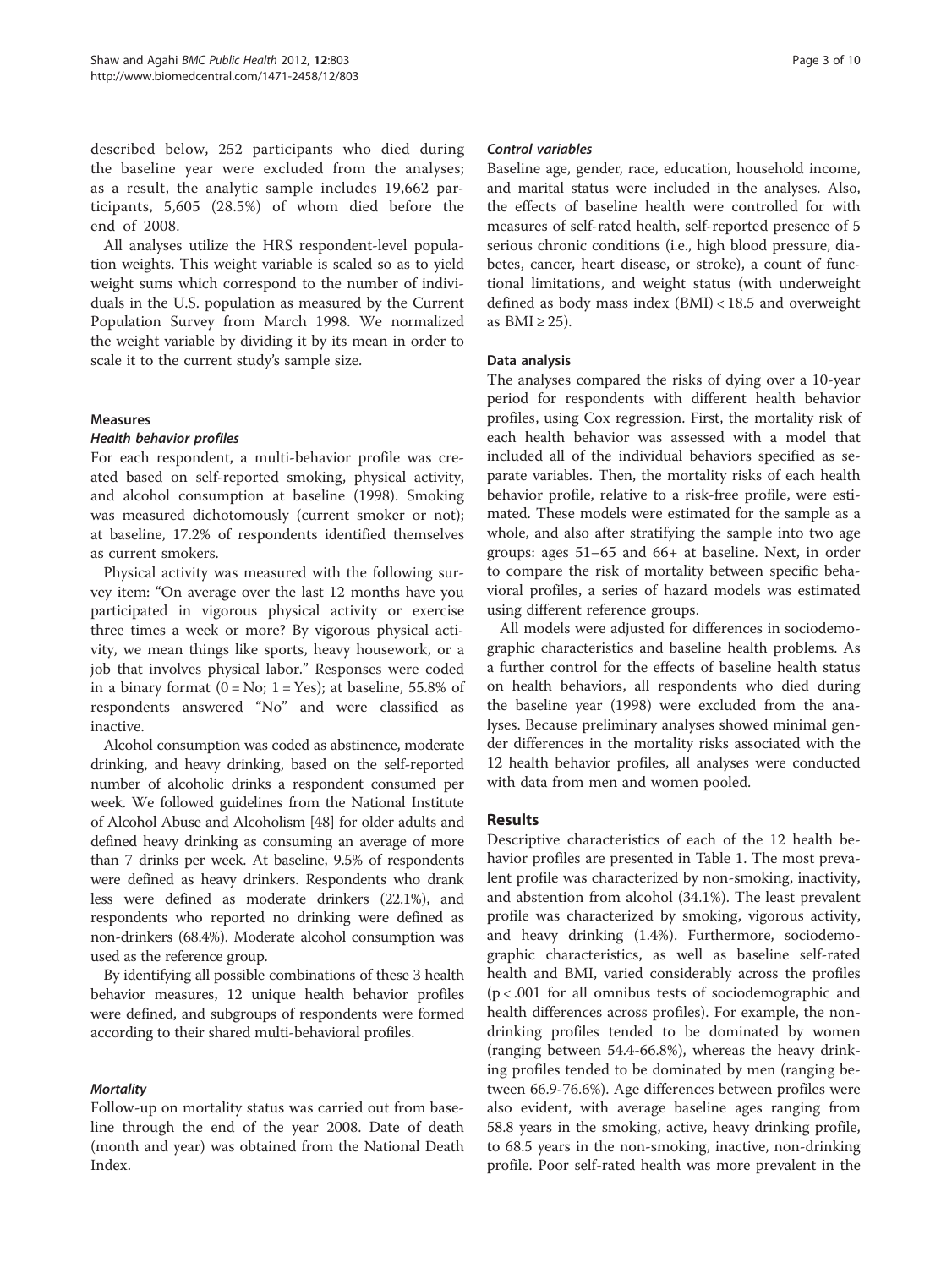|                                                            | Non-smokers             |                        |                          |              |             |                                                     | <b>Smokers</b>          |             |                                      |                           |             |                                        |
|------------------------------------------------------------|-------------------------|------------------------|--------------------------|--------------|-------------|-----------------------------------------------------|-------------------------|-------------|--------------------------------------|---------------------------|-------------|----------------------------------------|
|                                                            | Active, mod.<br>drinker | Active,<br>non-drinker | Active, heavy<br>drinker | Inactive,    | Inactive,   | Inactive,<br>mod. drinker non-drinker heavy drinker | Active, mod.<br>drinker | Active,     | Active,<br>non-drinker heavy drinker | Inactive, mod.<br>drinker | Inactive,   | Inactive.<br>non-drinker heavy drinker |
| N                                                          | 1,986                   | 4,662                  | 664                      | 1,684        | 6.702       | 594                                                 | 286                     | 820         | 274                                  | 384                       | 1,274       | 332                                    |
| $\%$                                                       | 10.1                    | 23.7                   | 3.4                      | 8.6          | 34.1        | 3.0                                                 | 1.5                     | 4.2         | 1.4                                  | 2.0                       | 6.5         | 1.7                                    |
| Gender <sup>a</sup>                                        |                         |                        |                          |              |             |                                                     |                         |             |                                      |                           |             |                                        |
| % Women                                                    | 45.1                    | 57.1                   | 25.0                     | 51.1         | 66.8        | 23.4                                                | 44.1                    | 54.4        | 27.4                                 | 54.4                      | 62.9        | 33.1                                   |
| % Men                                                      | 54.9                    | 42.9                   | 75.0                     | 48.9         | 33.2        | 76.6                                                | 55.9                    | 45.6        | 72.6                                 | 45.6                      | 37.1        | 66.9                                   |
| Mean Age <sup>a</sup> (SD)                                 | 63.5 (9.2)              | 65.1(9.7)              | 63.1(8.4)                | 66.4(11.1)   | 68.5 (11.2) | 64.8 (9.6)                                          | 59.2 (7.0)              | 59.8 (7.6)  | 58.8 (7.0)                           | 61.0(8.5)                 | 62.6(8.9)   | 61.3(8.0)                              |
| Mean Education <sup>a</sup> (SD)                           | 13.7(2.7)               | 12.2(3.1)              | 13.7(2.7)                | 13.2(2.9)    | 11.5(3.5)   | 13.0(3.0)                                           | 12.5(2.7)               | 11.7(2.8)   | 12.5(3.0)                            | 12.5(3.0)                 | 11.3(3.2)   | 12.1(2.9)                              |
| Mean Household<br>Income, $\times$ 1000 $^{\text{a}}$ (SD) | 83.9 (137.9)            | 50.4 (61.8)            | 83.7 (111.3)             | 70.7 (153.3) | 38.0 (49.6) | 100.1 (462.7)                                       | 60.1 (58.0)             | 44.3 (53.6) | 68.6 (119.8)                         | 56.8 (93.7)               | 32.3 (37.7) | 59.2 (93.3)                            |
| Marital status <sup>a</sup>                                |                         |                        |                          |              |             |                                                     |                         |             |                                      |                           |             |                                        |
| % Married                                                  | 78.3                    | 69.3                   | 82.7                     | 72.3         | 59.1        | 77.2                                                | 66.1                    | 61.6        | 63.9                                 | 59.8                      | 52.6        | 65.7                                   |
| % Unmarried                                                | 21.7                    | 30.7                   | 17.3                     | 27.7         | 40.9        | 22.8                                                | 33.9                    | 38.4        | 36.1                                 | 40.2                      | 47.4        | 34.3                                   |
| Race <sup>a</sup>                                          |                         |                        |                          |              |             |                                                     |                         |             |                                      |                           |             |                                        |
| % White                                                    | 94.4                    | 89.1                   | 94.4                     | 94.1         | 85.5        | 93.6                                                | 87.8                    | 84.9        | 89.8                                 | 88.0                      | 82.7        | 90.1                                   |
| % Other                                                    | 5.6                     | 10.9                   | 5.6                      | 5.9          | 14.5        | 6.4                                                 | 12.2                    | 15.1        | 10.2                                 | 12.0                      | 17.3        | 9.9                                    |
| Self-rated health <sup>a</sup>                             |                         |                        |                          |              |             |                                                     |                         |             |                                      |                           |             |                                        |
| % G/VG/Ex                                                  | 90.4                    | 79.7                   | 89.0                     | 77.3         | 58.2        | 75.9                                                | 84.3                    | 76.3        | 86.1                                 | 68.8                      | 51.6        | 72.3                                   |
| % Fair/Poor                                                | 9.6                     | 20.3                   | 11.0                     | 22.7         | 41.8        | 24.1                                                | 15.7                    | 23.7        | 13.9                                 | 31.3                      | 48.4        | 27.7                                   |
| Body Mass Index <sup>a</sup>                               |                         |                        |                          |              |             |                                                     |                         |             |                                      |                           |             |                                        |
| % Underweight                                              | 1.2                     | 1.2                    | 0.3                      | 1.3          | 2.5         | 0.7                                                 | 1.0                     | 2.1         | 1.5                                  | 5.0                       | 5.9         | 3.3                                    |
| % Normal                                                   | 41.5                    | 36.5                   | 35.7                     | 34.5         | 31.3        | 30.5                                                | 49.7                    | 44.4        | 50.7                                 | 42.7                      | 39.7        | 47.9                                   |
| % Overweight                                               | 57.3                    | 62.3                   | 64.0                     | 64.2         | 66.1        | 68.8                                                | 49.3                    | 53.6        | 47.8                                 | 52.4                      | 54.4        | 48.8                                   |

<span id="page-3-0"></span>Table <sup>1</sup> Characteristics of the 12 health behavior profiles (U.S. adults over age 50 in 1998)

<sup>a</sup> p ≤ .001 based on chi-square tests for differences in gender, marital status, race, self-rated health, and body mass index across health behavior profiles, and F-tests (ANOVA) for differences in age, education, and household income.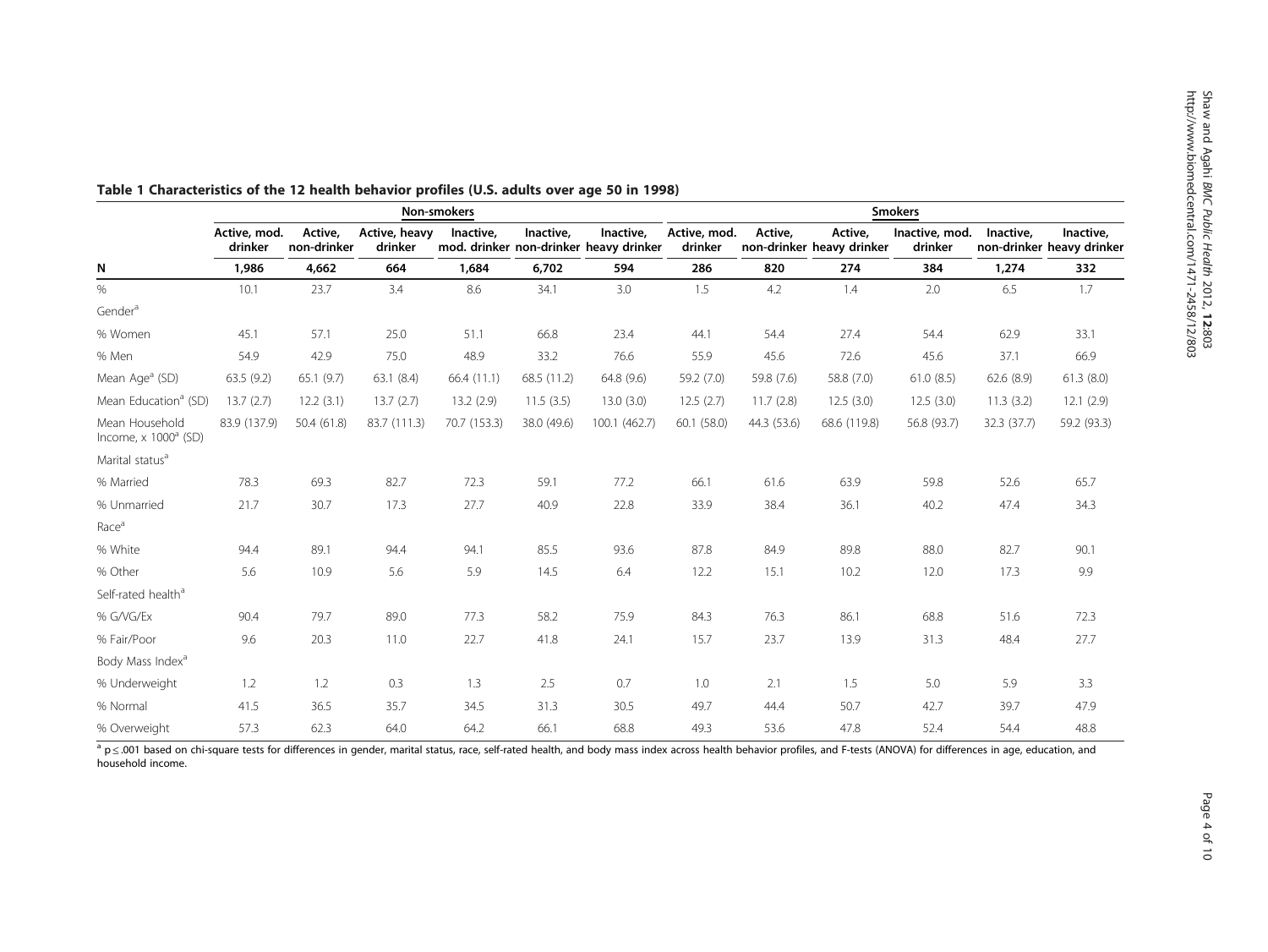<span id="page-4-0"></span>smoking profiles; however, closer examination reveals considerable variation across both the non-smoking and smoking profiles. Poor self-rated health was particularly common in the inactive, non-drinking profiles for both smokers (48.4%) and non-smokers (41.8%), and relatively uncommon among the physically active, alcohol consuming profiles (13.9-15.7% for smokers; 9.6%-11.0% for non-smokers).

Tables 2 and 3 present results from the hazard models. In the top portion of Table 2, associations between each health behavior and mortality are presented in order to show the average, independent, effects of these behaviors. Results from analyses with the full sample indicate that each health risk behavior was independently associated with an elevated risk for mortality. The mortality

#### Table 2 Mortality risk (1999–2008) associated with health behaviors and health behavior combinations measured in 1998<sup>a</sup>

|                                 |           | <b>Full sample</b>   |           | Ages 51-65           | Ages 66+  |            |  |
|---------------------------------|-----------|----------------------|-----------|----------------------|-----------|------------|--|
|                                 |           |                      |           | HR (99% CI)          |           |            |  |
| <b>Individual behaviors</b>     |           |                      |           |                      |           |            |  |
| Current smoker                  | $1.9***$  | $(1.7, 2.1)$ 2.1 *** |           | $(1.8, 2.5)$ 1.8 *** |           | (1.6, 2.0) |  |
| Inactive                        | $1.4***$  | $(1.3, 1.5)$ 1.4 *** |           | $(1.2, 1.7)$ 1.4 *** |           | (1.3, 1.5) |  |
| Alcohol use                     |           |                      |           |                      |           |            |  |
| -Moderate                       | 1.0 (Ref) |                      | 1.0 (Ref) |                      | 1.0 (Ref) |            |  |
| -Abstain                        | $1.3***$  | $(1.2, 1.4)$ 1.3 *** |           | $(1.0, 1.6)$ 1.3 *** |           | (1.1, 1.4) |  |
| -Heavy                          | $1.3***$  | $(1.1, 1.5)$ 1.3 **  |           | $(1.0, 1.7)$ 1.2 **  |           | (1.0, 1.5) |  |
| Health behavior profiles        |           |                      |           |                      |           |            |  |
| Non-smokers                     |           |                      |           |                      |           |            |  |
| Active, moderate<br>drinker     | 1.0 (Ref) |                      | 1.0 (Ref) |                      | 1.0 (Ref) |            |  |
| Active, non-drinker             | $1.4***$  | $(1.1, 1.6)$ 1.4 $*$ |           | $(0.9, 2.1)$ 1.3 *** |           | (1.1, 1.6) |  |
| Active, heavy drinker           | 1.0       | (0.7, 1.3) 1.0       |           | $(0.5, 2.0)$ 1.0     |           | (0.7, 1.4) |  |
| Inactive, moderate<br>drinker   | $1.5***$  | $(1.2, 1.8)$ 1.8 *** |           | $(1.1, 2.9)$ 1.4 *** |           | (1.1, 1.8) |  |
| Inactive, non-drinker           | $1.9***$  | $(1.6, 2.2)$ 2.3 *** |           | $(1.6, 3.4)$ 1.8 *** |           | (1.5, 2.2) |  |
| Inactive, heavy<br>drinker      | $1.7***$  | $(1.3, 2.2)$ 1.7 $*$ |           | $(1.0, 3.0)$ 1.7 *** |           | (1.3, 2.3) |  |
| Smokers                         |           |                      |           |                      |           |            |  |
| Active, moderate<br>drinker     | $1.9***$  | $(1.2, 2.9)$ 2.7 *** |           | $(1.4, 5.1)$ 1.7 $*$ |           | (0.9, 3.1) |  |
| Active, non-drinker             | $2.7***$  | $(2.1, 3.4)$ 3.4 *** |           | $(2.2, 5.4)$ 2.4 *** |           | (1.7, 3.4) |  |
| Active, heavy drinker           | $3.4***$  | $(2.4, 4.8)$ 5.0 *** |           | $(3.0, 8.4)$ 2.6 *** |           | (1.5, 4.6) |  |
| Inactive, moderate<br>drinker   | $2.7***$  | $(2.0, 3.6)$ 3.5 *** |           | $(2.1, 5.9)$ 2.4 *** |           | (1.6, 35)  |  |
| Inactive, non-drinker           | $3.2***$  | $(2.6, 3.9)$ 3.9 *** |           | $(2.6, 5.9)$ 3.0 *** |           | (2.3, 3.8) |  |
| Inactive, heavy drinker 4.2 *** |           | $(3.1, 5.6)$ 4.8 *** |           | $(3.0, 7.8)$ 4.1 *** |           | (2.8, 6.1) |  |

 $*P \leq .05; ** P \leq .01; ** P \leq .001.$ 

<sup>a</sup>Models adjusted for the following in 1998: age, gender, marital status, race, education, household income, self-rated health, 5 serious chronic diseases, functional limitations, and body mass index.

| Table 3 Mortality risk among adults over 50: the effects              |  |
|-----------------------------------------------------------------------|--|
| of health behaviors within different behavioral profiles <sup>a</sup> |  |

|                               | Mortality risk of: |                        |                  |                   |  |  |  |  |
|-------------------------------|--------------------|------------------------|------------------|-------------------|--|--|--|--|
|                               | Smoking            | Physical<br>inactivity | Non-<br>drinking | Heavy<br>drinking |  |  |  |  |
| <b>Behavioral</b><br>profiles | HR (99% CI)        |                        |                  |                   |  |  |  |  |
| Non-smokers                   |                    |                        |                  |                   |  |  |  |  |
| Active, moderate drinker      |                    |                        |                  |                   |  |  |  |  |
| Active, non-drinker           |                    |                        | $1.4***$         |                   |  |  |  |  |
|                               |                    |                        | (1.1, 1.6)       |                   |  |  |  |  |
| Active, heavy drinker         |                    |                        |                  | 1.0               |  |  |  |  |
|                               |                    |                        |                  | (0.7, 1.3)        |  |  |  |  |
| Inactive, moderate            |                    | $1.5***$               |                  |                   |  |  |  |  |
| drinker                       |                    |                        | (1.2, 1.8)       |                   |  |  |  |  |
| Inactive, non-drinker         |                    | $1.4***$               | $1.3***$         |                   |  |  |  |  |
|                               |                    | (1.3, 1.5)             | (1.1, 1.4)       |                   |  |  |  |  |
| Inactive, heavy drinker       |                    | $1.8***$               |                  | 1.1               |  |  |  |  |
|                               |                    | (1.2, 2.5)             |                  | (0.9, 1.4)        |  |  |  |  |
| Smokers                       |                    |                        |                  |                   |  |  |  |  |
| Active, moderate drinker      | $1.9***$           |                        |                  |                   |  |  |  |  |
|                               | (1.2, 2.9)         |                        |                  |                   |  |  |  |  |
| Active, non-drinker           | $2.0***$           |                        | $1.4*$           |                   |  |  |  |  |
|                               | (1.6, 2.4)         |                        | (0.9, 2.2)       |                   |  |  |  |  |
| Active, heavy drinker         | $3.6***$           |                        | $1.8***$         |                   |  |  |  |  |
|                               | (2.4, 5.4)         |                        |                  | (1.1, 2.9)        |  |  |  |  |
| Inactive, moderate            | $1.8***$           | 1.4                    |                  |                   |  |  |  |  |
| drinker                       | (1.3, 2.4)         | (0.9, 2.3)             |                  |                   |  |  |  |  |
| Inactive, non-drinker         | $1.7***$           | $1.2*$                 | 1.2              |                   |  |  |  |  |
|                               | (1.5, 2.0)         | (1.0, 1.5)             | (0.9, 1.6)       |                   |  |  |  |  |
| Inactive, heavy drinker       | $2.5***$           | 1.2                    |                  | $1.6***$          |  |  |  |  |
|                               | (1.8, 3.4)         | (0.8, 1.68)            |                  | (1.1, 2.2)        |  |  |  |  |

\*  $P \le 0.05$ ; \*\*  $P \le 0.01$ ; \*\*\*  $P \le 0.001$ .

aModels adjusted for the following in 1998: age, gender, marital status, race, education, household income, self-rated health, 5 serious chronic diseases, functional limitations, and body mass index.

risk associated with smoking was the highest among the behaviors (hazard ratio (HR) = 1.9, 99% confidence interval  $(CI) = 1.7-2.1$ , suggesting that independent of the other health behaviors, the risk of dying among smokers was nearly twice as high as the risk for non-smokers. The risk of dying was about 40% higher among inactive compared to active respondents ( $HR = 1.4$ , 99% CI = 1.3-1.5). Compared to moderate drinkers, the risk of dying was about 30% higher, both for non-drinkers  $(HR = 1.3,$ 99% CI = 1.2-1.4) as well as heavy drinkers  $(HR = 1.3,$ 99%  $CI = 1.1 - 1.5$ ). This pattern of findings was similar for both middle-aged and older adults.

In the bottom portion of Table 2, associations between each health behavior profile and mortality are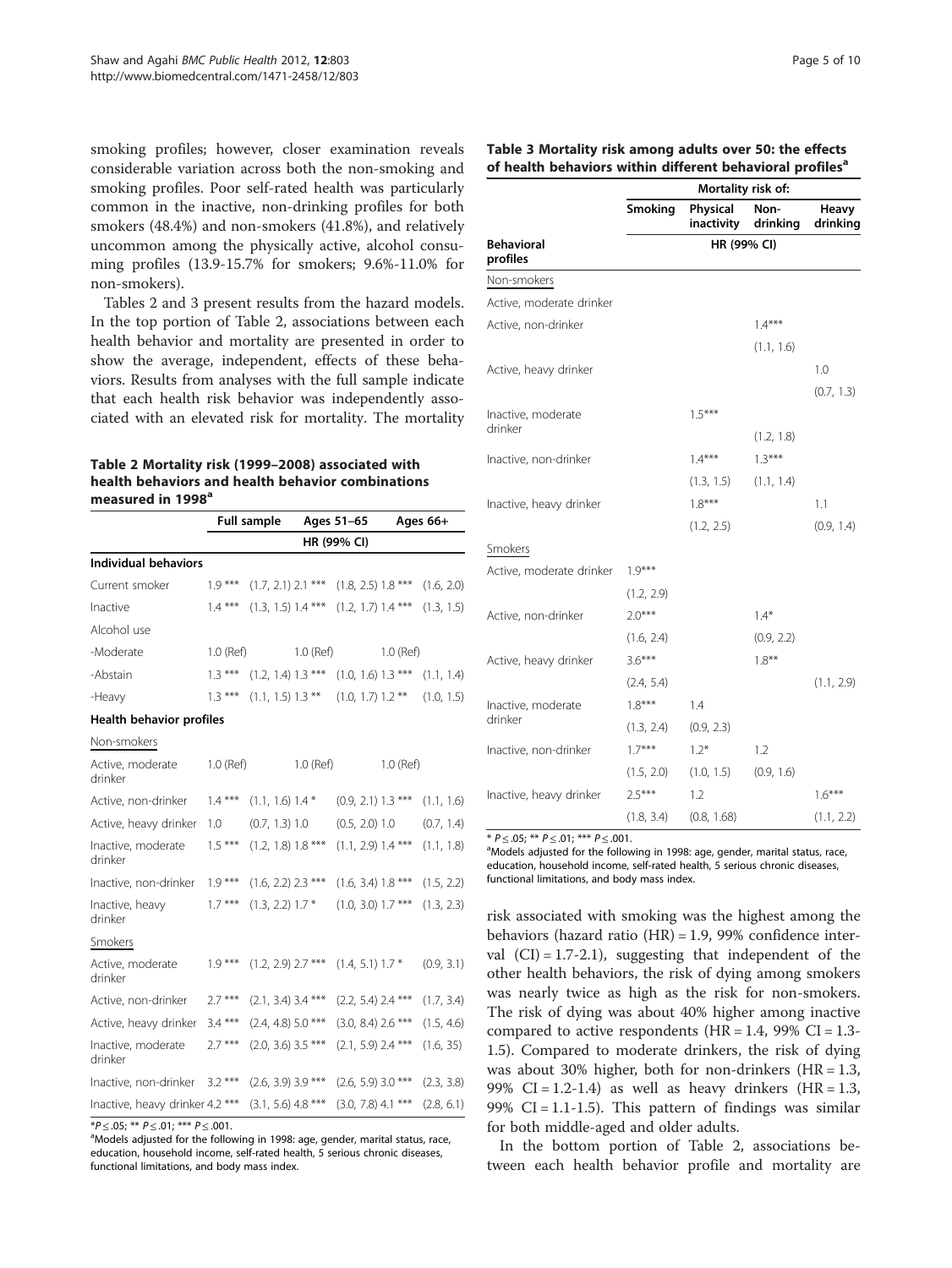presented, with non-smoking, physically active, moderate drinkers serving as the reference group. In the full sample, as well as both age groups, all but one behavioral profile was associated with elevated mortality risk. Only among non-smoking, physically active, heavy drinkers was mortality risk not elevated. Among the other non-smoking profiles in the full sample, the risk of mortality was elevated by between 40%, for nonsmoking, physically active, non-drinkers, and 90%, for non-smoking, inactive, non-drinkers.

A similar degree of elevated mortality risk was observed among smokers who were also physically active and moderate drinkers (HR =  $1.9$ , 99% CI =  $1.2$ - $2.9$ ). Considerably higher risks were observed among smokers who were inactive and/or did not drink alcohol in moderation. More specifically, compared to the reference group, the risk of mortality was almost 3 times higher among smokers who were physically active non-drinkers  $(HR = 2.7, 99\% \text{ CI} = 2.1 - 3.4)$  and among smokers who were inactive moderate drinkers (HR = 2.7, 99% CI = 2.0- 3.6). Mortality risk was more than 3 times higher among smokers who were inactive non-drinkers (HR = 3.2, 99%  $CI = 2.6 - 3.9$ , as well as smokers who were physically active heavy drinkers (HR = 3.4, 99% CI = 2.4-4.8). Mortality risk was elevated by more than 4-fold among smokers who were also inactive heavy drinkers (HR = 4.2, 99% CI = 3.1-5.6). Figure 1 provides a visual depiction of the mortality risk associated with each behavioral profile, and highlights the heterogeneity of estimates across this collection of profiles.

The results from Table [2](#page-4-0) also indicate that the mortality risk of each behavioral profile was somewhat reduced among the older age group compared to the middleaged group; however, a similar pattern of elevated risk within each profile was found in both age groups. Furthermore, additional analyses (not shown here) reveal that the mortality risk associated with the profile characterized by smoking, heavy drinking, and physical activity was stronger for men than women ( $p < .05$ ); however, no other gender differences were found.

Table [3](#page-4-0) presents results from several models using different reference groups in order to examine how the mortality risk of each behavior varies within different behavioral profiles. The first column of Table [3](#page-4-0) shows that within a profile characterized by physical activity and moderate drinking, smoking compared to non-smoking was associated with a near doubling of mortality risk. Moreover, this column of Table [3](#page-4-0) indicates that smoking was associated with an elevated risk of mortality, regardless of the other behaviors of one's profile. Still, the risks of smoking varied as a function of other behaviors. For example, smoking had particularly strong effects among heavy drinkers. For those who were physically active and heavy drinkers, smoking was associated with 3.6 times the mortality risk compared to non-smokers  $(HR = 3.6,$ 99% CI =  $2.4-5.4$ ), and the risk of smoking was also relatively high among physically inactive heavy drinkers  $(HR = 2.5, 99\% \text{ CI} = 1.8-3.4).$ 

Results in the second column of Table [3](#page-4-0) focus on the mortality risks associated with physically inactive profiles. These results suggest that the risk associated with inactivity was more evident among non-smokers than smokers. Among non-smoking moderate drinkers as well as non-smoking non-drinkers, inactivity was associated with an increase of 40-50% in the risk of dying; among non-smoking heavy drinkers, inactivity elevated

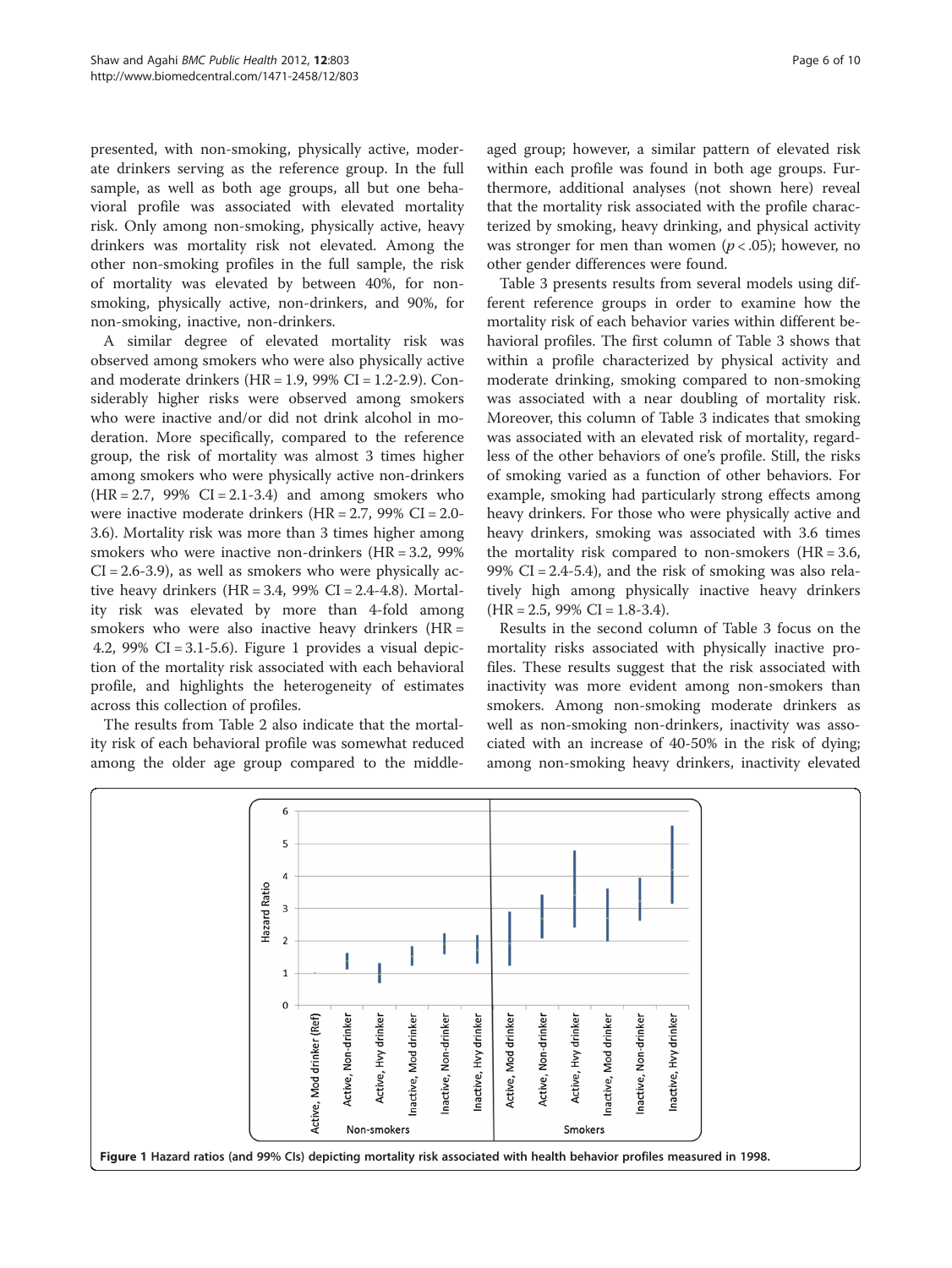mortality risk by 80%. Among smokers, physical inactivity was associated with a slight elevation of risk (20%) only for those who were also non-drinkers.

The final two columns of Table [3](#page-4-0) present the mortality risks associated with alcohol use within the context of different behavioral profiles. Among non-smokers, mortality risk was 30-40% higher among non-drinkers compared to moderate drinkers for both those who were physically active, and those who were inactive. Among smokers who were physically active, non-drinking was associated with a 40% increase in mortality risk.

The models assessing the association between heavy drinking and mortality also show variation across different behavioral profiles. Within the context of an otherwise healthy behavioral profile, heavy drinking was not associated with an elevated risk for mortality. In addition, heavy drinking was not associated with elevated mortality risk within a non-smoking, inactive, profile. But, within the context of behavioral profiles characterized by smoking, heavy drinking was associated with increases in mortality risk of between 60% and 80%  $(HR = 1.6, 99\% \text{ CI} = 1.1 - 2.2 \text{ for physically inactive smo-}$ kers, and  $HR = 1.8$ , 99% CI = 1.1-2.9 for physically active smokers).

#### Supplemental analyses

These results suggest that the mortality risk of smoking is strongest among heavy drinkers, and the risk of heavy drinking is strongest among smokers. Is the act of smoking simply more damaging to health when combined with heavy drinking, or do smokers who also drink heavily exhibit different patterns of smoking behavior compared to smokers who are moderate or non-drinkers? Likewise, do heavy drinkers who also smoke exhibit different drinking patterns compared to those who do not smoke? To help address these questions, Table 4 presents

the average number of cigarettes smoked per day and the average number of years smoked, for each smoking profile. Also the average number of binge drinking episodes during the past 3 months is presented for each heavy drinking profile. Data come from the 1998 HRS survey.

The mean differences presented in Table 4 suggest that smokers who were also heavy drinkers tended to smoke more cigarettes per day than smokers who drank moderately or not at all. At the same time, however, smokers who drank heavily did not have significantly longer histories of smoking. With regard to binge drinking, results indicate that heavy drinkers who also smoked participated in binge drinking sessions at close to twice the rate of non-smoking heavy drinkers (e.g., mean of 16.3 for the smoker, active, heavy drinker profile vs. 8.9 for the non-smoker, active, heavy drinker profile,  $p < .001$ ).

#### **Discussion**

By examining the later life mortality risk associated with various combinations of health behaviors, this study revealed several important findings that have not previously emerged from studies that have assessed health behaviors individually or as undifferentiated components of a general health behavior index. For example, our findings indicate that the mortality risk associated with smoking varies according to the other health behaviors of an individual. Indeed, when paired with moderate drinking and a physically active lifestyle, the mortality risk of smoking was substantial, but also relatively modest compared to the risk associated with other smoking profiles. This trend was apparent both for adults aged 51–65 and aged 66+ at baseline, with some indications of an attenuation of risk in the older age group.

Using data from adults aged 20 and older in the NHANES, Ford et al. [[11](#page-8-0)] found a similar pattern of relatively modest risk among smokers with healthy diets

|                                     | Cigarettes per day<br>Mean (SD) |       | Years smoked<br>Mean (SD) |   | Binge drinking, prior 3 months<br>Mean (SD) |       |  |
|-------------------------------------|---------------------------------|-------|---------------------------|---|---------------------------------------------|-------|--|
| Health Behavior Profiles            |                                 | a     |                           | a |                                             | a     |  |
| Smoker, active, heavy drinker       | 14.1(10.1)                      |       | 38.5(7.3)                 |   | 16.3(27.2)                                  |       |  |
| Smoker, active, moderate drinker    | 10.7(9.1)                       | $***$ | 36.6(9.8)                 |   |                                             |       |  |
| Smoker, active, non-drinker         | 12.5(9.9)                       |       | 37.8 (10.4)               |   |                                             |       |  |
| Non-smoker, active, heavy drinker   |                                 |       |                           |   | 8.9(19.7)                                   | $***$ |  |
|                                     |                                 | b     |                           | b |                                             | b     |  |
| Smoker, inactive, heavy drinker     | 16.3(12.7)                      |       | 40.6 (9.2)                |   | 16.7 (28.4)                                 |       |  |
| Smoker, inactive, moderate drinker  | 11.7(9.1)                       | $***$ | 39.6 (7.7)                |   |                                             |       |  |
| Smoker, inactive, non-drinker       | 11.7(8.7)                       | $***$ | 41.0 (10.2)               |   |                                             |       |  |
| Non-smoker, inactive, heavy drinker |                                 |       |                           |   | 9.3(20.7)                                   | $***$ |  |
|                                     |                                 |       |                           |   |                                             |       |  |

Table 4 Comparisons of smoking and drinking patterns across profiles: smoking plus heavy drinking versus others

 $*P \leq .05$ ;  $** P \leq .01$ ;  $*** P \leq .001$ .<br><sup>a</sup> Mean difference compared to the smoker, active, heavy drinker profile.

b Mean difference compared to the smoker, inactive, heavy drinker profile.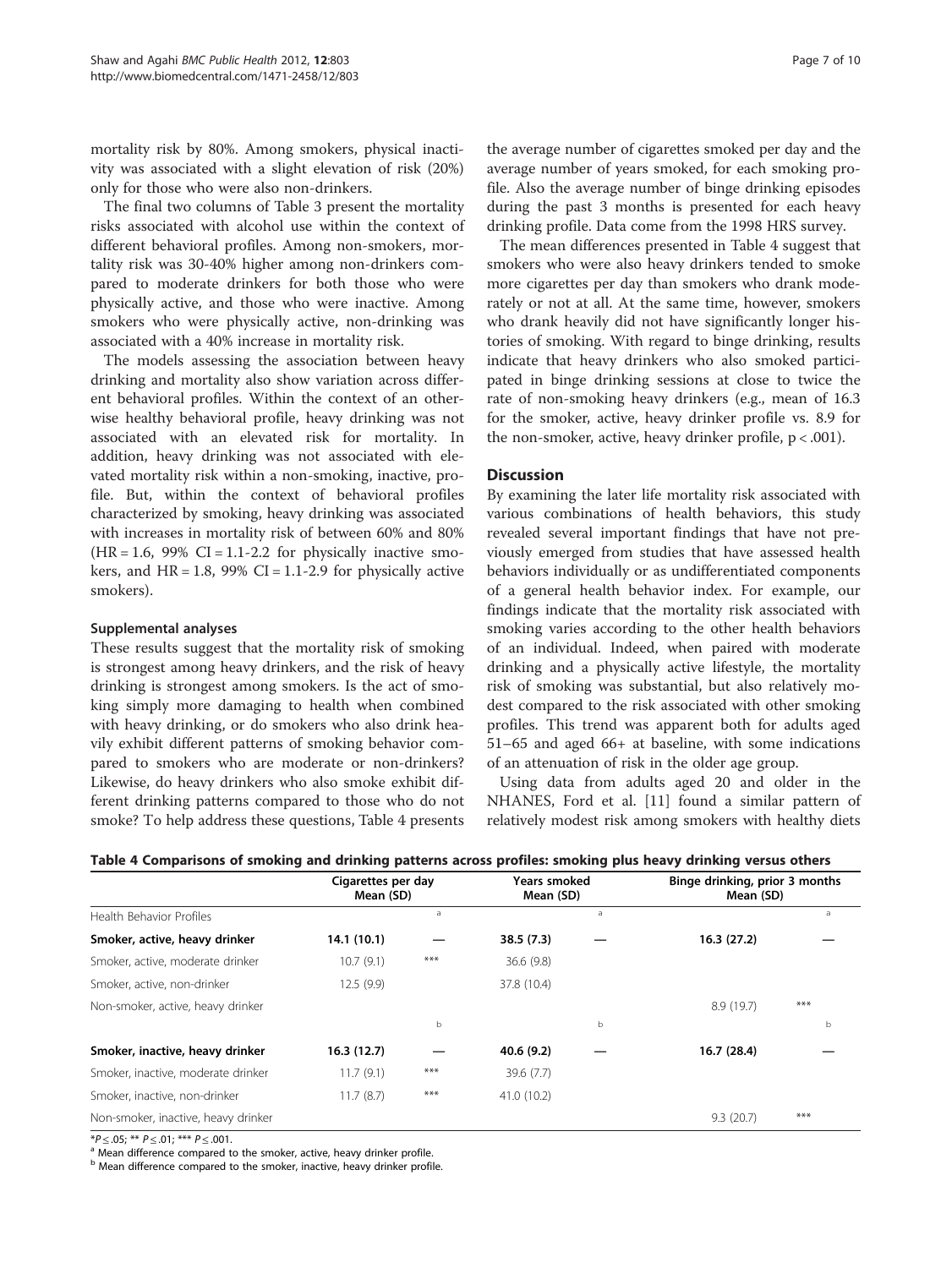and adequate physical activity compared to smokers with unhealthy diets and inadequate physical activity. Our findings suggest that this trend continues into older ages, even when the overall magnitude of risk of smoking is likely to have declined due to selective survival. That is, while health behavior profiles involving smoking continue to pose similar patterns of risk on survival during the later stages of the life course, it appears likely that the selective survival of the most robust individuals in later life results in a slight mitigation of the level of risk that is imposed by profiles that include smoking.

The profile characterized by smoking in combination with heavy drinking exhibited the highest mortality risk of all of the health behavior profiles, both for the full sample and each age group. In particular, whereas smoking appears to double mortality risk on average, the risk of smoking compared to non-smoking reaches 2.5-fold within an inactive, heavy drinking profile, and as much as 3.6-fold within a physically active, heavy drinking profile. This finding of a compounding impact between smoking and heavy drinking is consistent with recent findings based on a sample of middle-aged Scottish men [\[46](#page-9-0)]. In that study, approximately 25% of the men who smoked and drank heavily did not survive to the age of 65. The current findings suggest that, even after selecting out those who died before reaching later life, the combination of smoking and heavy drinking continues to be the riskiest profile at advanced ages.

The joint effect of smoking and heavy drinking may represent the consequences of an interaction of risk that occurs when individuals combine these two particular behaviors [\[37](#page-9-0)]. However, according to our supplemental analyses, the smoking patterns of individuals who also drank heavily were actually different from smokers who drank less frequently. In particular, the findings from these analyses indicate that current levels of smoking, but not the duration of smoking, were higher among those who also drank heavily. Moreover, these findings suggest that among heavy drinkers, episodes of binge drinking were much more frequent among those who also smoked as compared to non-smokers. Thus, it appears as if the combination of smoking and heavy drinking in late life may be particularly risky, not just because of the accumulation, or interaction, of risk associated with these behaviors, but also because later life adults who combine these behaviors exhibit a more fundamental pattern of behavior, or lifestyle, which is vulnerable to ill health. Similar findings suggesting that smoking is particularly harmful when it takes place within the context of other lifestyle risks (e.g., stress) or social disadvantages (e.g., racial minority status) have recently been reported [\[38](#page-9-0)].

At the same time, however, when considering smoking and drinking together with physical activity, our findings

suggest that inactivity poses a mortality risk for later life adults, but primarily within the profiles containing other healthy habits, such as non-smoking. This finding is inconsistent with recent findings showing that among adults aged 17 years and older from the NHANES III Mortality Study, physical inactivity in combination with an otherwise healthy lifestyle carries negligible risk [\[10](#page-8-0)]. Our findings, however, are consistent with findings from the Physicians' Health Study [[36\]](#page-9-0), and as such, may be an indication of the particularly important role that physical activity plays for middle-aged and older adults. Still, our findings also suggest that the risk posed by physical inactivity is diminished, or perhaps just overshadowed, among later life adults with otherwise high risk profiles.

This type of overshadowing may also be evident when comparing the effects of alcohol abstinence across the various profiles. In both middle-aged and older adults, profiles involving moderate drinking were associated with lower mortality risks compared to both nondrinking and heavy drinking profiles. Additionally, the average independent mortality risks of both alcohol abstinence and heavy drinking were elevated compared to moderate drinking, a finding that is consistent with prior studies [\[49](#page-9-0)]. However, the current findings also show that the benefits of moderate drinking relative to abstinence seem to be present primarily within the context of an otherwise healthy behavioral profile [\[50\]](#page-9-0), while the benefits of moderate relative to heavy drinking become evident only within profiles that include smoking.

This latter finding suggests that while heavy drinking, on average, is associated with elevated mortality risk, this behavior poses minimal risk to mortality when combined with other healthy behaviors (i.e., non-smoking), but substantial risk when combined with other unhealthy behaviors (i.e., smoking). Recent data from over 5,700 Scottish men aged 35–64 similarly shows that the mortality risk of heavy drinking is primarily evident only among current smokers [[46](#page-9-0)]. Our findings again suggest that this same pattern of risk is likely to extend throughout the population of older adults.

# Study limitations

A primary limitation of this study involves the measurement of health behaviors. For example, the measure of smoking used in creating the 12 behavioral profiles did not distinguish between levels of smoking (e.g., heavy vs. light) or smoking history, both of which may have important implications for mortality risk [[46,51\]](#page-9-0). Distinguishing levels of smoking, or different smoking histories, when creating the behavioral profiles would have resulted in a substantially greater number of distinct profiles with prohibitively small sample sizes associated with some of them. For this reason, data on smoking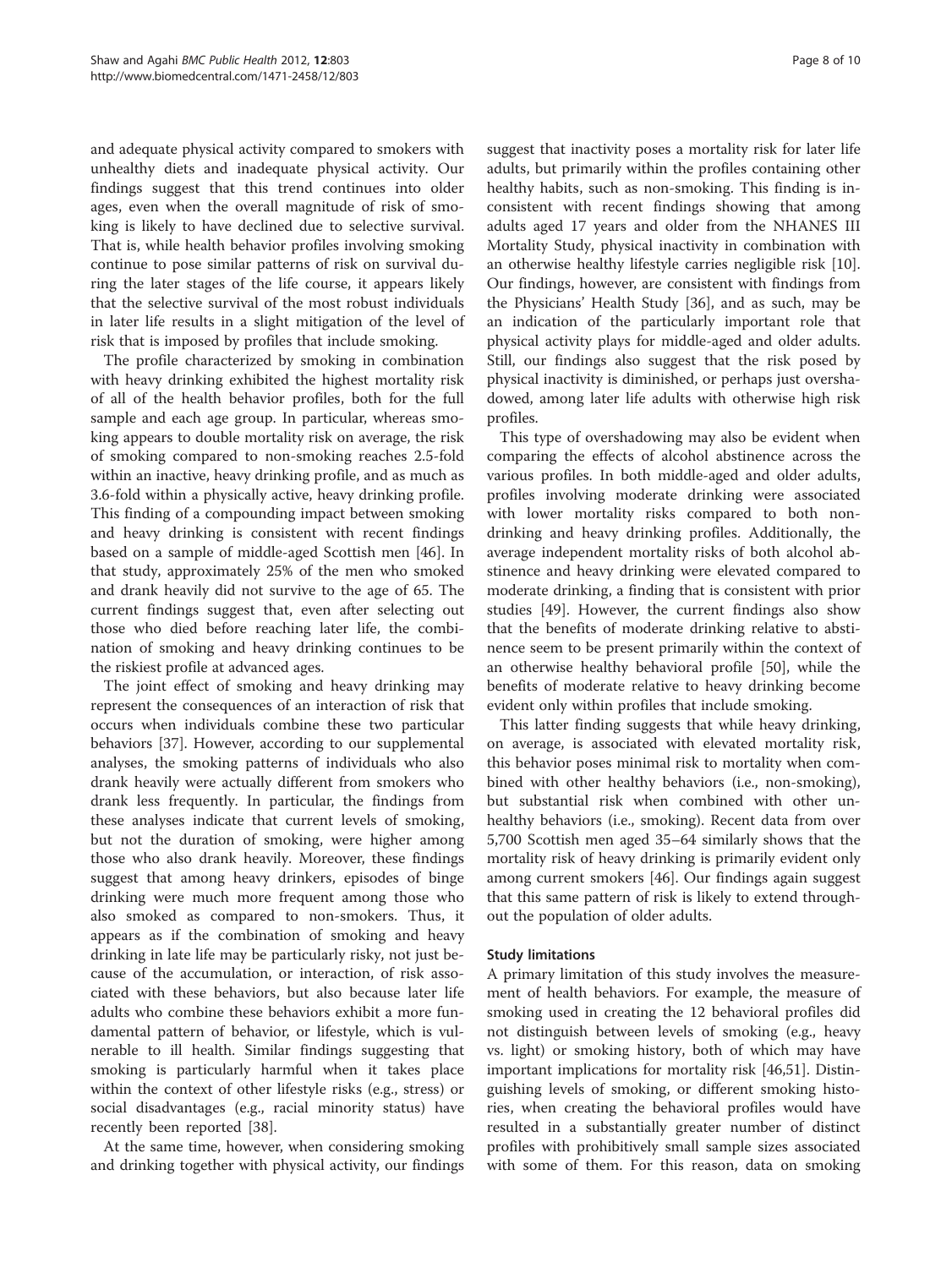<span id="page-8-0"></span>levels and histories were only utilized in post hoc analyses. Also, our measure of physical activity was based on a single survey item regarding vigorous physical activity, with just two response options. Thus, moderate activity, which is also associated with survival benefits [[52\]](#page-9-0), could not be captured. Furthermore, because dietary behavior was not measured in the HRS, this important aspect of health lifestyles could not be included in the current study [13]. Finally, an additional study limitation is that we used health behavior measures from baseline only, and thus did not attempt to account for changes in behavior that may have taken place during the follow-up period. Such behavior changes are difficult to interpret in mortality studies because they could be either a cause or a consequence of changing mortality risk. Still, future research focusing on associations between changes in health behavior profiles and mortality risk in the aging population is needed.

# Conclusions

Despite these limitations, this study lends important insight into the impact of health behaviors on survival during later life. Previous research has indicated the value of examining the joint effects of multiple behaviors, in particular, by showing the added value, in terms of survival, that individuals can achieve by maximizing the number of healthy behaviors in which they engage, and minimizing the number of risky behaviors. The current study extends this line of research by focusing on the mortality risk of specific combinations of health behaviors, and by focusing on older adults. On the basis of this approach, it appears as if behavioral profiles that combine multiple forms of substance use and misuse in later life, such as smoking and heavy drinking, are associated with particularly high levels of mortality risk, in both middle-aged and older adults. On the other hand, the mortality risk associated with heavy drinking within non-smoking profiles was minimal, while the risk of physical inactivity was primarily evident among nonsmokers.

From a public health standpoint, these findings are important because they provide an indication of the importance that key health behaviors continue to have among those who have survived past age 50, while also providing information about which specific combinations of risk behaviors are most threatening at this stage of life. Within the context of a rapidly aging population, this type of information should be valuable for setting intervention priorities to promote healthy aging. What remains to be seen, however, is if these same behavior combinations that are responsible for extending or reducing late life survival, are equally influential with respect to expanding or compressing late life morbidity.

#### Competing interests

The authors declare that they have no competing interests.

#### Author' contributions

BAS and NA conceptualized the study, interpreted the results, and wrote the manuscript. BAS analyzed the data. Both authors read and approved the final manuscript.

#### Acknowledgements

This work was supported by the National Institutes of Health, National Institute on Aging grant , "Health Behaviors and Lifestyles in Old Age in the United States and Japan" (R01 AG031109 to B.A.S.) and the Swedish Council for Working Life and Social Research, "Do health behaviors still matter for survival to advanced ages?" (2010–0954 to N.A.).

#### Author details

<sup>1</sup>School of Public Health, University at Albany, One University Place Rensselaer, NY 12144, USA. <sup>2</sup>Aging Research Center, Karolinska Institutet/ Stockholm University, Gavlegatan 16, 113 30 Stockholm, Sweden.

#### Received: 19 December 2011 Accepted: 12 September 2012 Published: 18 September 2012

#### References

- Mokdad AH, Marks JS, Stroup DF, Gerberding JL: Actual causes of death in the United States, 2000. JAMA 2004, 291(10):1238–1245.
- Andersen LB, Schnohr P, Schroll M, Hein HO: All-cause mortality associated with physical activity during leisure time, work, sports, and cycling to work. Arch Intern Med 2000, 160(11):1621–1628.
- 3. Chipperfield JG: Everyday physical activity as a predictor of late-life mortality. Gerontologist 2008, 48(3):349–357.
- 4. Knoops KTB, de Groot LCPGM, Kromhout D, Perrin A-E, Moreiras-Varela O, Menotti A, van Staveren WA: Mediterranean diet, lifestyle factors, and 10-year mortality in elderly European men and women. JAMA 2004, 292(12):1433–1439.
- 5. Lin Y-P, Huang Y-H, Lu F-H, Wu J-S, Chang C-J, Yang Y-C: Non-leisure time physical activity is an independent predictor of longevity for a Taiwanese elderly population: an eight-year follow-up study. BMC Public Health 2011, 11:428.
- 6. Hubert HB, Bloch DA, Oehlert JW, Fries JF: Lifestyle habits and compression of morbidity. J Gerontol A Biol Sci Med Sci 2002, 57(6):M347–M351.
- 7. LaCroix AZ, Guralnik JM, Berkman LF, Wallace RB, Satterfield S: Maintaining mobility in late life. ii. smoking, alcohol consumption, physical activity, and body mass index. Am J Epidemiol 1993, 137(8):858–869.
- 8. Liao W-C, Li C-R, Lin Y-C, Wang C-C, Chen Y-J, Yen C-H, Lin H-S, Lee M-C: Healthy behaviors and onset of functional disability in older adults: results of a National Longitudinal Study. J Am Geriatr Soc 2011, 59(2):200–206.
- 9. Østbye T, Taylor DH Jr, Krause KM, Van Scoyoc L: The role of smoking and other modifiable lifestyle risk factors in maintaining and restoring lower body mobility in middle-aged and older Americans: results from the HRS and AHEAD. J Am Geriatr Soc 2002, 50(4):691–699.
- 10. Ford ES, Zhao G, Tsai J, Li C: Low-risk lifestyle behaviors and all-cause mortality: findings from the National Health and Nutrition Examination Survey III Mortality Study. Am J Public Health 2011, 101(10):1922–1929.
- 11. Ford ES, Bergmann MM, Boeing H, Li C, Capewell: Healthy lifestyle behaviors and all-cause mortality among adults in the United States. Prev Med 2012, 55:23–27.
- 12. Hamer M, Bates CJ, Mishra GD: Multiple health behaviors and mortality risk in older adults. J Am Geriatr Soc 2011, 59(2):370–372.
- 13. Haveman-Nies A, de Groot LPGM, Burema J, Cruz JAA, Osler M, van Staveren WA: Dietary quality and lifestyle factors in relation to 10-year mortality in older Europeans. Am J Epidemiol 2002, 156(10):962–968.
- 14. Heroux M, Janssen I, Lee D, Sui X, Herbert JR, Blair SN: Clustering of unhealthy behaviors in the Aerobics Center Longitudinal Study. Prev Sci 2012, 13(2):183–195.
- 15. Khaw K-T, Wareham N, Bingham S, Welch A, Luben R, Day N: Combined impact of health behaviours and mortality in men and women: the EPIC-Norfolk Prospective Population Study. PLoS Med 2008, 5(1):e12.